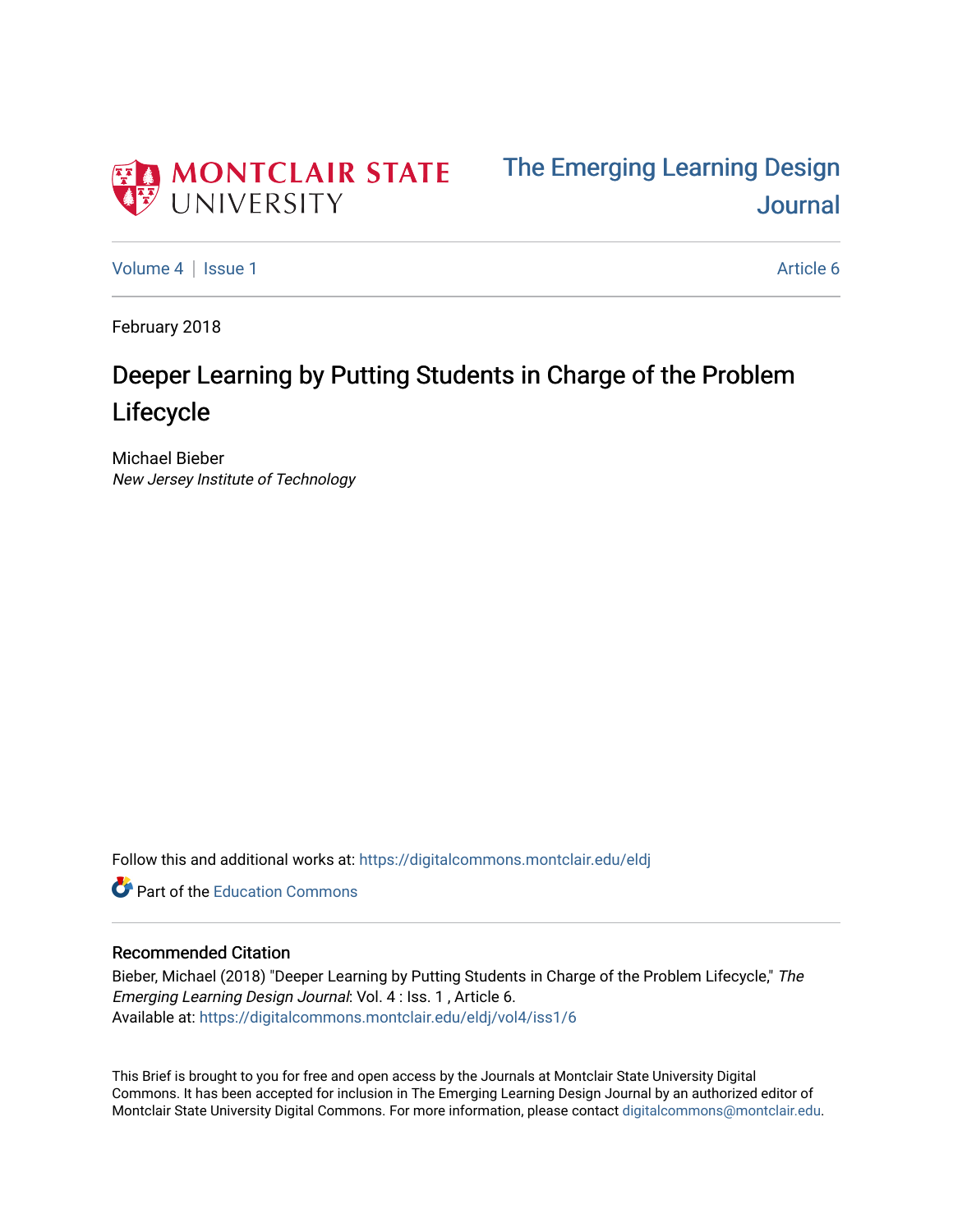eld.j



Emerging Learning Design Journal

## Briefs

### Deeper Learning by Putting Students in Charge of the Problem Lifecycle Michael Bieber

Informatics Department, New Jersey Institute of Technology, University Heights, Newark NJ 07102 bieber@njit.edu April 29, 2017

#### **ABSTRACT**

Participatory Learning actively engages students in every stage of the problem lifecycle (including crafting problems for peers, providing solutions, peer grading, and disputes involving self-assessment). This brief motivates and describes the emerging Participatory Learning approach. The discussion then focuses on several issues concerning motivating students, guiding them in conducting the various problem lifecycle tasks, and evaluating participation and learning.

*Keywords: participatory learning, active participation, peer assessment, student empowerment*

#### **PL FRAMEWORK**

PL (Participatory Learning) is an emerging constructivist (Piaget, 1928; Vygotsky, 1978) approach, deepening learning through active participation by students in every problem lifecycle stage for assignments, quizzes and other course activities. Researchers have studied, and many instructors utilize individual PL stages. PL *uniquely* combines these stages into a comprehensive framework for deeper learning. PL stages include (see Figure 1):

- 1. Each student creates a problem ((De Jesus, Teixeira-Dias, & Watts, 2003; Foos, Mora, & Tkacz, 1994; Hargreaves, 1997; Hutchinson, Wells, & others, 2013; Palmer & Devitt, 2006); similar to inquiry- or problem-based learning (Barrett, Moore, & others, 2010; Hmelo-Silver, 2004; Koschmann, Kelson, Feltovich, & Barrows, 1996; Polman, 2000))
- 2. Instructor optionally edits the problem (ensures quality)
- 3. Another student solves the problem
- 4. Two students grade the solution, including the problem creator (peer assessment (Cho & Schunn, 2003; Hersam, Luna, & Light, 2004; E. Z. F. Liu, Lin, & Yuan, 2002; J. Lu & Law, 2012; Richards, Adsit, & Ford, 2012; Sadler & Good, 2006; Topping, 1998; Wiswall & Srogi, 1995; Yu, 2011))
- 5. If grades diverge, another student resolves the grade
- 6. Optionally, the problem solver can dispute the grade with justification (self assessment (Klenowski, 1995; E. Z.-F. Liu, Lin, Chiu, & Yuan, 2001))
- 7. Instructor resolves disputes (ensures quality)
- 8. Students can read everything peers have done (learning by example (Cho & Schunn, 2003; Van Gog & Rummel, 2010))

All stages are anonymous to minimize potential bias (R. Lu & Bol, 2007) and provide a more welcoming environment so students can constructively critique others (Yu & Liu, 2009)(Chen, 2010). Instructors provide instructions and rubrics for stages as appropriate.

Actively engaging students in every lifecycle stage empowers them to take ownership of their own learning, increases satisfaction and persistence in learning (Joo, Lim, & Kim, 2011) and motivates students (Guthrie, 2004; Holocher-Ertl, Kunzmann, Müller, Rivera-Pelayo, & Schmidt, 2013; Jones, 2009; Sircar & Tandon, 1999) to achieve deeper or higher learning outcomes (Anderson, Krathwohl, & Bloom, 2001; Bloom, Englehart, Furst, & Hill, 1956; Felder & Brent, 2004). For example, when designing problems, students must organize and synthesize their ideas and learn to recognize the domain's important concepts, resulting in "deep" learning(Hargreaves 1997)(Entwistle 2000; Keane, Keane, and Blicblau 2014)*.* Through rubrics, instructors make expectations and evaluation criteria explicit, which also facilitates feedback and self-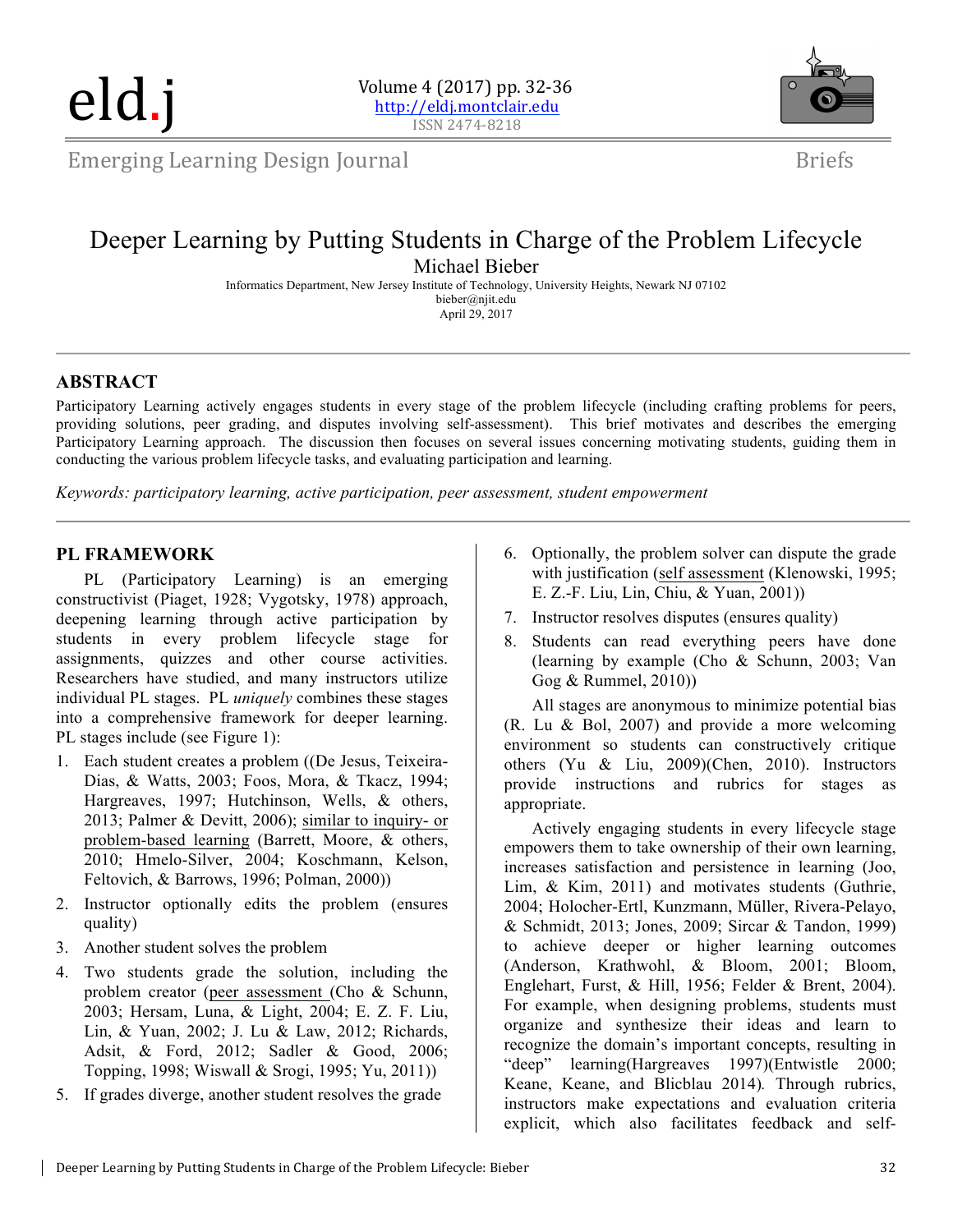

Briefs

## Emerging Learning Design Journal

assessment, further promoting learning (Jonsson & Svingby, 2007).

We recently developed a software prototype on the Web that implements and facilitates the PL framework for both on-campus and e-learning environments, focuses participants on the task at hand, and streamlines management of courses and assignments for instructors (including automatically allocating students to tasks).

#### **PRIOR PL RESEARCH**

Initial PL research focused on exam problems, before developing the software prototype to streamline and guide the process (thus initially requiring much instructor overhead) (Shen, Bieber, & Hiltz, 2005; Shen, Hiltz, & Bieber, 2008; Wu, Hiltz, & Bieber, 2010). These prior studies are based on the widespread Technology Acceptance Model (TAM) (Davis, 1989) the most widely used model in Information Systems (Lee, Kozar, & Larsen, 2003)—and its extension, the Unified Theory of Acceptance and Use of Technology (UTAUT) (Venkatesh, Morris, Davis, & Davis, 2003) for learning supported by an online infrastructure. This model focused on perceived learning and acceptance of the approach, although not actual learning. Results were very encouraging. Frequency distributions of survey results for our three major prior research model constructs (in italics) showed:

- 59.5% agreed or strongly agreed that they experienced *Perceived Enjoymen*t (5 point Likert scale, construct measured with 3 questions,  $N > 220$ ),
- 65.6% experienced high levels of *Perceived Learning* (7 questions), and
- 60.8% *Recommended PL* for future classes (1 question).

We also conducted other data, reliability and validity assessments, yielding generally favorable results (Wu et al., 2010). This encouraged us to develop the supporting prototype, and to focus future PL research towards potential widespread use to deepen learning, and investigate several very interesting issues.



**Figure 1. Participatory Learning (PL) Framework (color-coded by types of learning).**

#### **ISSUES EMERGING WITH PL**

#### **Motivation and Trust Issues**

- In many traditional problems, only the solution is evaluated (graded). Which other lifecycle tasks could be evaluated, such as the quality of the problem created or the quality of the grading process. Would evaluating these cause students to take their tasks more seriously, trust other students to put in a more good-faith effort, and learn more deeply?
- Does anonymity foster trust when students solve each other's problems and evaluating peers?
- Do students develop interest in subjects that they may otherwise find uninteresting or overly challenging because they understand these subjects more deeply through participatory learning or because it engages them and causes them to take more ownership of the subject? Would PL encourage articulation or students to continue on for higher levels of education?

#### **Guidance Issues**

Which types of guidelines and rubrics will help students conduct and learn from each type of problem lifecycle task? Would students take more ownership of the process if instructors involved them in developing the overall problem structure, guidelines and rubrics?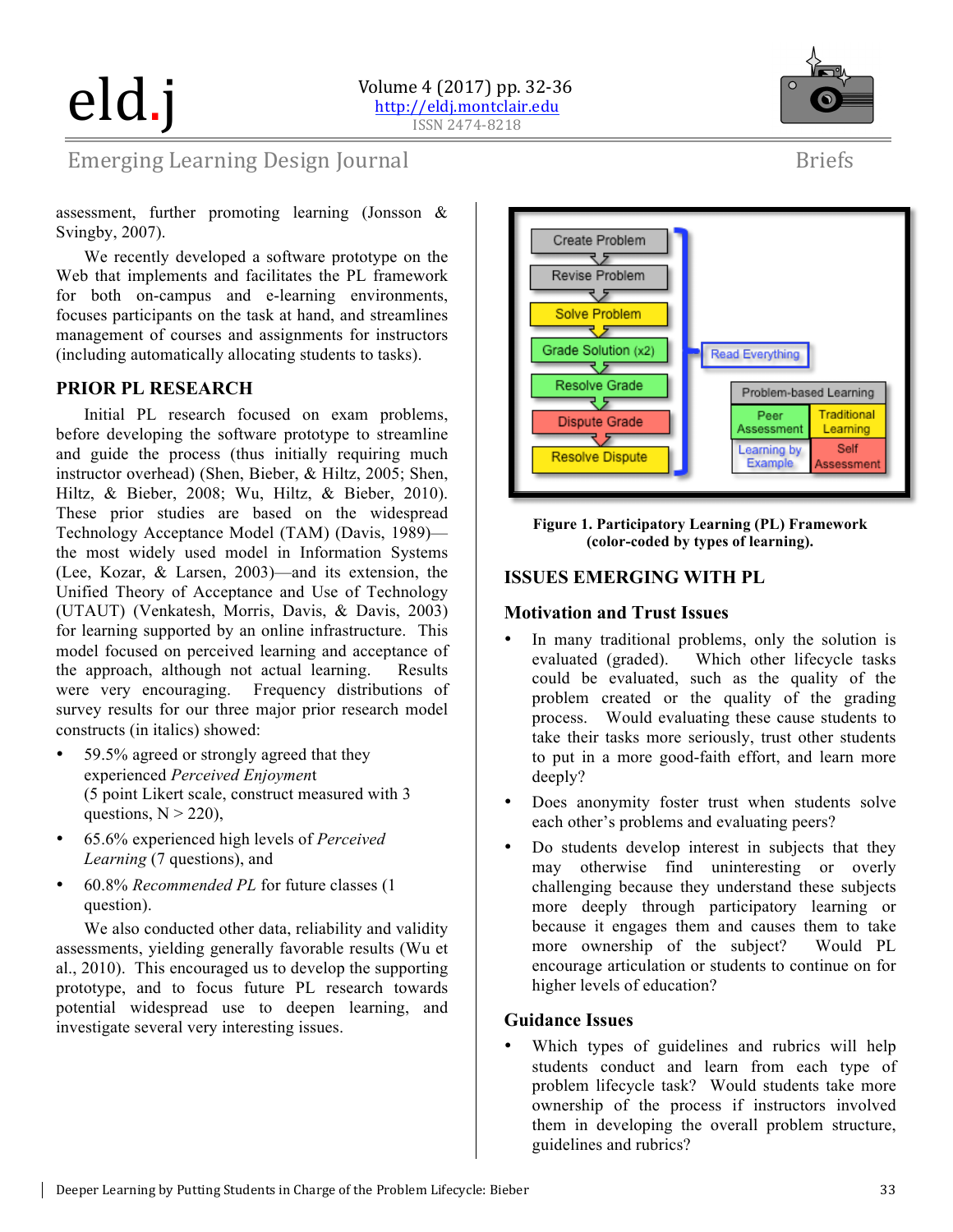# eld.j



Briefs

### **Emerging Learning Design Journal**

- How can we help students make better arguments when solving problems and justifying evaluations (grading)?
- What software features (scaffolds) would most effectively support active participation and learning in each problem lifecycle stage?

#### **Issues Surrounding the PL Framework and Evaluating its Effectiveness**

- Which active participation tasks and other aspects most deepen learning and engender participant acceptance?
- Which subject areas and types of problems would most benefit from participatory learning? Would it work effectively with writing assignments, science labs, computer programming, etc.?
- Which aspects and tasks work best when done by individuals and which would also foster deeper learning with groups?
- Which educational levels could effectively take advantage of participatory learning (primary, secondary, post-secondary, adult education, training and development)?
- Would it be an effective approach for MOOCs? Would it be an effective approach for hackathons and other forms of informal learning?
- Could participatory learning be used as an authentic assessment approach?
- To what extent do students gain interpersonal and workforce skills from different aspects of participatory learning?
- How do instructors ensure that all students (and instructors) do their tasks on-time, so other students waiting on their input are not delayed? What processes should be put in place to facilitate reallocating students to tasks if students do not do their tasks in a timely manner or even drop the course, leaving tasks abandoned?

Participatory Learning creates learning opportunities, increases student motivation for and enjoyment of learning, and has the potential to deepen learning through active participation in the entire problem lifecycle for assignments, quizzes and other kinds of activities. We look forward to working with teachers and researchers to experiment with and refine the approach.

#### **REFERENCES**

- Anderson, L., Krathwohl, D., & Bloom, B. (2001). *A taxonomy for learning, teaching, and assessing: A revision of Bloom's taxonomy of educational objectives*. Allyn & Bacon.
- Barrett, T., Moore, S., & others. (2010). *New approaches to problem-based learning: revitalising your practice in Higher Education*. Routledge.
- Bloom, B. S., Englehart, M. D., Furst, E. J., & Hill, W. H. (1956). Taxonomy of Education Objectives: Handbook I, the Cognitive Domain. New York: McKay.
- Chen, C. (2010). The implementation and evaluation of a mobile self-and peer-assessment system. *Computers & Education*, *55*(1), 229–236.
- Cho, K., & Schunn, C. (2003). Validity and reliability of peer assessments with a missing data estimation technique. In *World Conference on Educational Multimedia, Hypermedia and Telecommunications* (Vol. 2003, pp. 1511–1514).
- Davis, F. (1989). Perceived Usefulness, Perceived Ease of Use, and User Acceptance of Information Technology. *MIS Quarterly*, *13*(3), 319-339.
- De Jesus, H. P., Teixeira-Dias, J. J. C., & Watts, M. (2003). Questions of chemistry. *International Journal of Science Education*, *25*(8), 1015–1034.
- Entwistle, N. (2000). Promoting deep learning through teaching and assessment: conceptual frameworks and educational contexts. In *TLRP conference, Leicester*.
- Felder, R., & Brent, R. (2004). The ABC's of engineering education: ABET, Bloom's taxonomy, cooperative learning, and so on. In *Proceedings of the 2004 American Society for Engineering Education Annual Conference & Exposition*.
- Foos, P. W., Mora, J. J., & Tkacz, S. (1994). Student study techniques and the generation effect. *Journal of Educational Psychology*, *86*(4), 567.
- Guthrie, J. T. (2004). Teaching for literacy engagement. *Journal of Literacy Research*, *36*(1), 1–30.
- Hargreaves, D. J. (1997). Student learning and assessment are inextricably linked. *European Journal of Engineering Education*, *22*(4), 401–409.
- Hersam, M. C., Luna, M., & Light, G. (2004). Implementation of interdisciplinary group learning and peer assessment in a nanotechnology engineering course. *Journal of Engineering Education*, *93*(1), 49–57.
- Hmelo-Silver, C. E. (2004). Problem-based learning: What and how do students learn? *Educational Psychology Review*, *16*(3), 235–266.
- Holocher-Ertl, T., Kunzmann, C., Müller, L., Rivera-Pelayo, V., & Schmidt, A. P. (2013). Scaling up Learning for Sustained Impact: 8th European Conference, on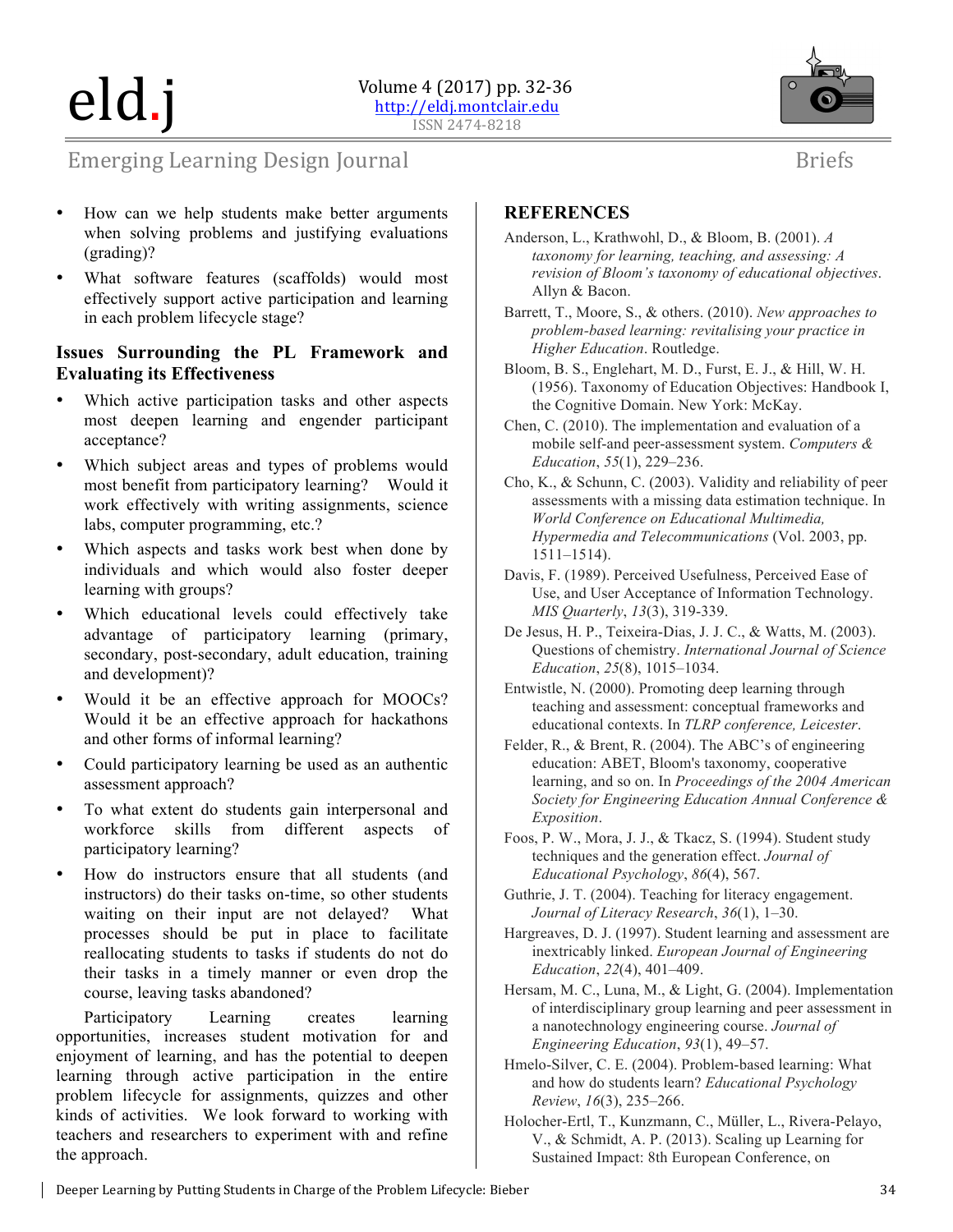

## Emerging Learning Design Journal

- Technology Enhanced Learning, EC-TEL 2013, Paphos, Cyprus, September 17-21, 2013. Proceedings. In D. Hernández-Leo, T. Ley, R. Klamma, & A. Harrer (Eds.) (pp. 460–465). Berlin, Heidelberg: Springer Berlin Heidelberg.
- Hutchinson, D., Wells, J., & others. (2013). An Inquiry into the Effectiveness of Student Generated MCQs as a Method of Assessment to Improve Teaching and Learning. *Creative Education*, *4*(07), 117.
- Jones, B. (2009). Motivating Students to Engage in Learning: The MUSIC Model of Academic Motivation. *International Journal of Teaching and Learning in …*, *21*(2), 272–285.
- Jonsson, A., & Svingby, G. (2007). The use of scoring rubrics: Reliability, validity and educational consequences. *Educational Research Review*, *2*(2).
- Joo, Y. J., Lim, K. Y., & Kim, E. K. (2011). Online University Students' Satisfaction and Persistence: Examining Perceived Level of Presence, Usefulness and Ease of Use As Predictors in a Structural Model. *Comput. Educ.*, *57*(2), 1654–1664.
- Keane, T., Keane, W. F., & Blicblau, A. S. (2014). Beyond traditional literacy: Learning and transformative practices using ICT. *Education and Information Technologies*, 1– 13.
- Klenowski, V. (1995). Student self-evaluation processes in student-centred teaching and learning contexts of Australia and England. *Assessment in Education*, *2*(2), 145–163.
- Koschmann, T., Kelson, A. C., Feltovich, P. J., & Barrows, H. S. (1996). Computer-supported problem-based learning: A principled approach to the use of computers in collaborative learning. *CSCL: Theory and Practice of an Emerging Paradigm*, 83–124.
- Lee, Y., Kozar, K. A., & Larsen, K. R. T. (2003). The technology acceptance model: Past, present, and future. *Communications of the Association for Information Systems*, *12*(1), 50.
- Liu, E. Z. F., Lin, S. S. J., & Yuan, S. M. (2002). Alternatives to instructor assessment: A case study of comparing self and peer assessment with instructor assessment under a networked innovative assessment procedures. *International Journal of Instructional Media*, *29*(4), 395.
- Liu, E. Z.-F., Lin, S. S. J., Chiu, C.-H., & Yuan, S.-M. (2001). Web-based peer review: the learner as both adapter and reviewer. *Education, IEEE Transactions on*, *44*(3), 246– 251.
- Lu, J., & Law, N. (2012). Online peer assessment: effects of cognitive and affective feedback. *Instructional Science*, *40*(2), 257–275.
- Lu, R., & Bol, L. (2007). A comparison of anonymous versus identifiable e-peer review on college student writing performance and the extent of critical feedback. *Journal of Interactive Online Learning*, *6*(2), 100–115.
- Palmer, E., & Devitt, P. (2006). Constructing multiple choice questions as a method for learning. *ANNALS-ACADEMY OF MEDICINE SINGAPORE*, *35*(9), 604.
- Piaget, J. (1928). *Judgment and Reasoning in the Child*. London: Routledge & Kegan.
- Polman, J. L. (2000). *Designing Project-Based Science: Connecting Learners through Guided Inquiry. Ways of Knowing in Science Series.* ERIC.
- Richards, S. M., Adsit, K. I., & Ford, D. M. (2012). Integrating Inquiry-Based Field Investigations into an Environmental Science Curriculum. *Journal of the Tennessee Academy of Science*, *87*(2).
- Sadler, P., & Good, E. (2006). The Impact of Self- and Peer-Grading on Student Learning. *Educational Assessment*, *11*(1), 1–31.
- Shen, J., Bieber, M., & Hiltz, S. R. (2005). Participatory examinations in asynchronous learning networks: Longitudinal evaluation results. *Journal of Asynchronous Learning Networks*, *9*(3), 93–113.
- Shen, J., Hiltz, S. R., & Bieber, M. (2008). Learning strategies in online collaborative examinations. *Professional Communication, IEEE Transactions on*, *51*(1), 63–78.
- Sircar, S. S., & Tandon, O. P. (1999). Involving students in question writing: a unique feedback with fringe benefits. *Am J Physiol*, *277*(6 Pt 2), S84–S91.
- Topping, K. (1998). Peer assessment between students in colleges and universities. *Review of Educational Research*, *68*(3), 249–276.
- Van Gog, T., & Rummel, N. (2010). Example-based learning: Integrating cognitive and social-cognitive research perspectives. *Educational Psychology Review*, *22*(2), 155–174.
- Venkatesh, V., Morris, M., Davis, G., & Davis, F. (2003). User acceptance of information technology: Toward a unified view. *Management Information Systems Quarterly*, *27*(3), 425–478.
- Vygotsky, L. (1978). Mind in society: The development of higher mental process. Cambridge, MA: Harvard University Press.
- Wiswall, C. G., & Srogi, L. (1995). Using writing in small groups to enhance learning. *Journal of Geological Education*, *43*, 334.
- Wu, D., Hiltz, S., & Bieber, M. (2010). Acceptance of educational technology: field studies of asynchronous participatory examinations. *Communications of the Association for Information Systems (CAIS)*, *26*.